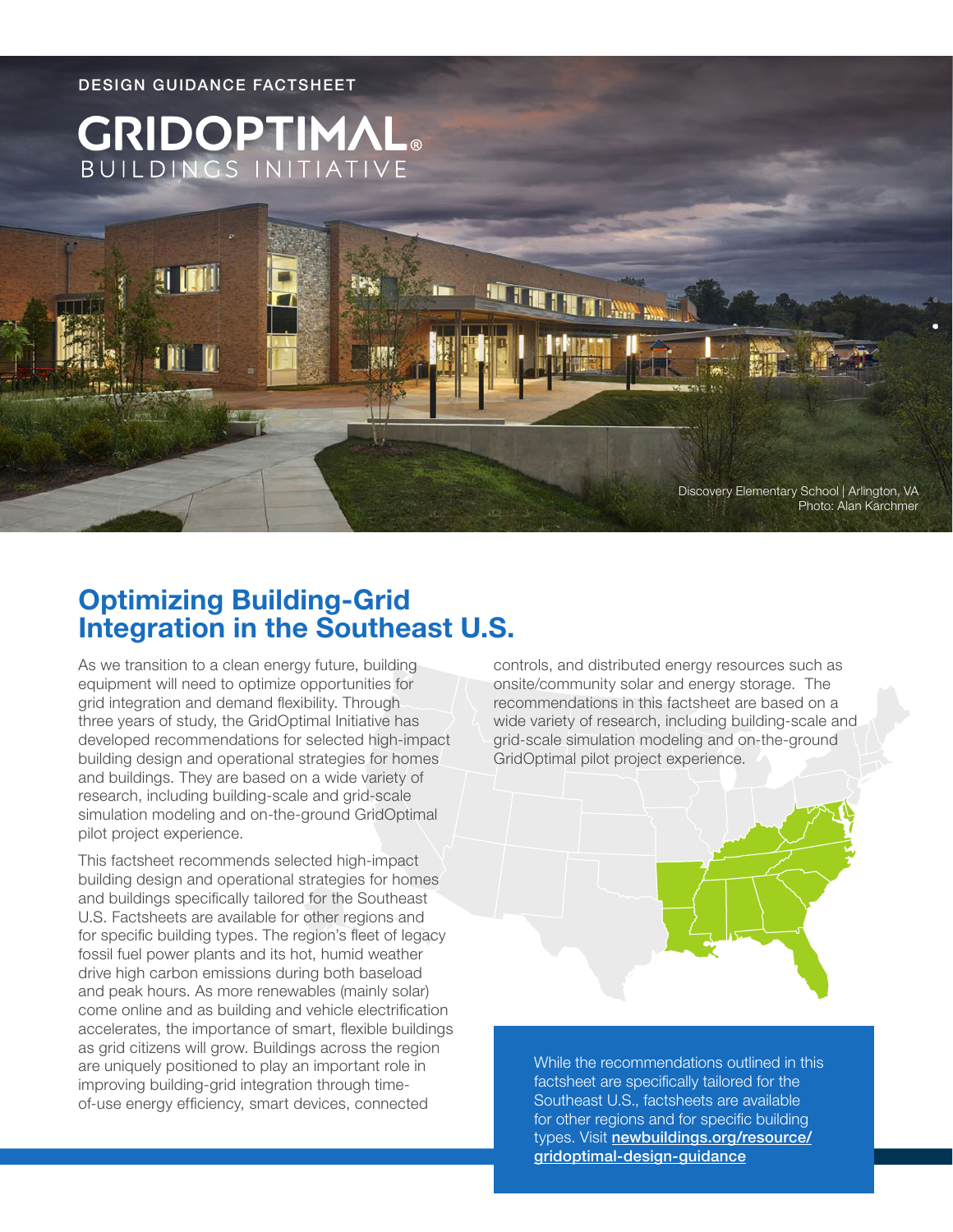### Top 5 GridOptimal Building Design and Operation Strategies:

### **Southeast U.S.**

Efficiency and demand flexibility strategies have widely varying impacts across multiple building types, climates, and grid paradigms. These high-impact approaches can help improve building-grid integration outcomes on both sides of the meter in this region.



**Energy efficiency. Passive** efficient envelope measures like insulation, air-sealing, highperformance windows, and cool roofs, along with active building efficiency improvements through mechanical system upgrades (HVAC and water heating) offer both year-round savings and peak demand reduction during times of high grid demand and carbon emissions. Energy efficiency is an enabler and often an impact multiplier for demand flexibility.



#### **Smart HVAC controls.**

Temperature setpoint and schedule adjustments such as setbacks, precooling, and preheating can deliver peak demand savings and shift load toward low-cost, lowcarbon hours. Communications standards such as OpenADR 2.0b enable current and future participation in demand response and similar programs.



#### **Thermal energy storage.**

Thermal energy storage systems (e.g., ice, hot water) can enable load shifting away from high-cost, highcarbon hours. Key benefits include energy cost savings, emissions reductions, and resilient operations. Prioritize systems that enhance the overall energy efficiency of the cooling and heating systems to better co-optimize schedules and achieve both energy cost and carbon emissions savings, as well as resiliency.



#### **Managed EV charging.**

Electric vehicles (EVs) are a key decarbonization solution but charging adds substantial demand. Charging during off-peak hours, and reducing or staging charging during peak hours mitigates the impact. Special rates and generous incentives are often available for smart EV chargers.



**Solar + storage.** Onsite renewables help reduce building net demand during peak grid demand hours. Across most of the Southeast, fossil fuel provides both baseload and peak-hour energy, but solar is growing fast and reducing net demand during daylight hours. The ability to charge batteries during the day and discharge them to trim evening demand is valuable. Solar + storage systems can enable buildings to island from the grid, allowing key systems and circuits to remain online during a power outage. Solar + storage can offer an attractive combination of cost savings, carbon reductions, and resiliency benefits.

# Key Enablers: Energy Efficiency and Distributed Energy Resources

**Energy efficiency** is critical: more-efficient buildings have lower operating costs, carbon impacts, and power demand. Efficient buildings with high-performance envelopes remain comfortable for longer without mechanical conditioning, widening the demand response potential and load shifting window.

**Passive strategies** can deliver targeted time-of-use energy savings. Insulation and air-sealing save energy all the time, but especially during peak conditions. West-facing shading and electrochromic windows reduce cooling demand during costly, high-carbon summer evenings.

**Active strategies** offer demand response by shifting load away from peak hours toward low-cost, low-carbon hours. Automated grid-integrated controls on HVAC,

water heating, lighting, and appliances facilitate reliable, consistent load shifting during occupied and unoccupied hours.

**Distributed Energy Resources** (DERs) including solar PV, batteries, managed EV charging, and thermal energy storage can deliver energy flexibility. Target energy storage systems that can charge during the day and reduce evening demand. Co-optimize storage systems for both cost and carbon through real-time rate and carbon signals or by adding in a time-varying synthetic carbon cost. At a minimum, be solar-ready and storage-ready: reserve space and capacity in conduits and electrical panels for future DERs and related electric infrastructure.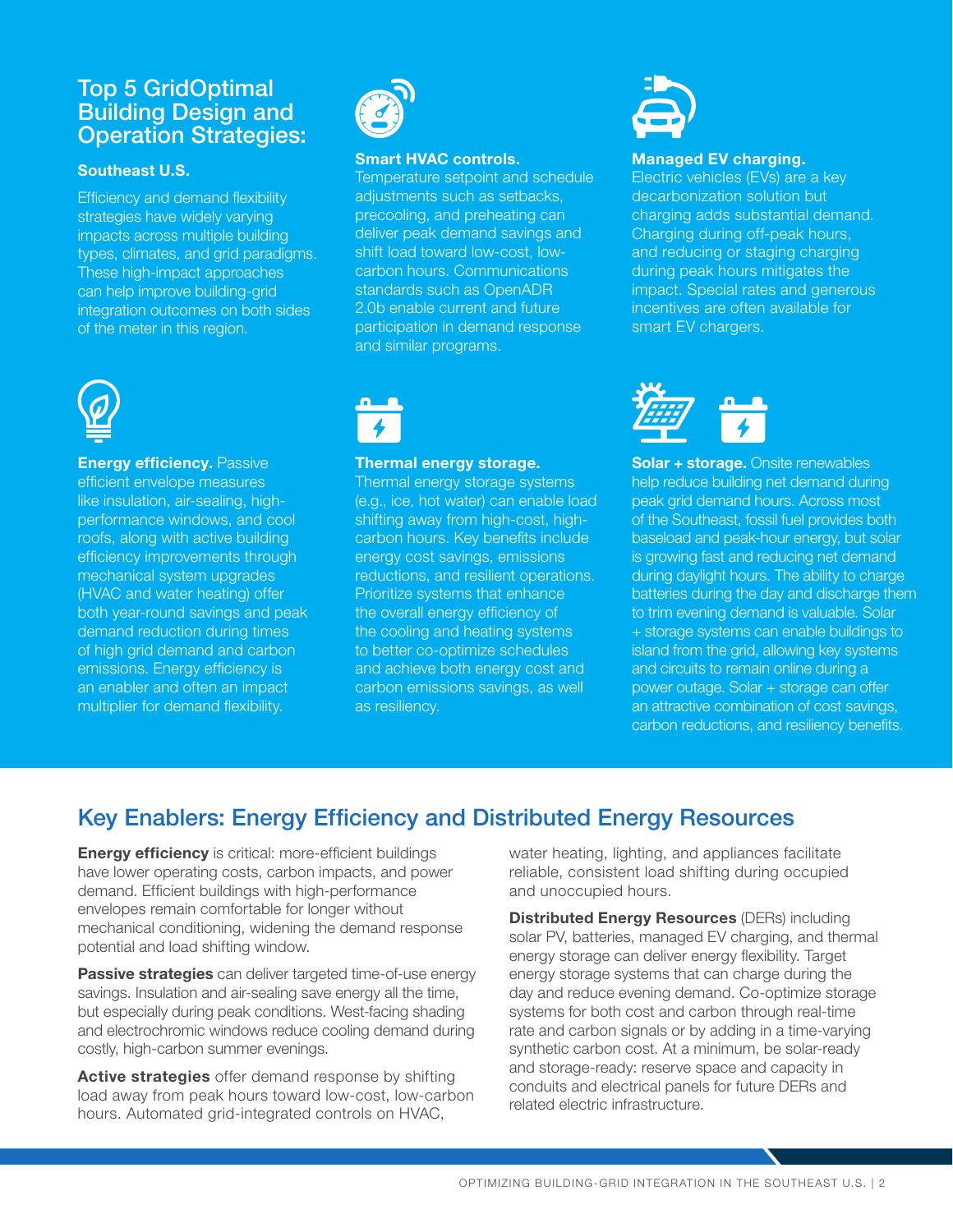## Designing and Operating Buildings in a Fossil-Heavy and Solar-Heavy Grid

Across the Southeast U.S., electricity generation is primarily fossil fuel based. Some states have appreciable solar generation, which is expected to grow substantially over the coming decades.

The energy sector can shift rapidly to renewables as economics continue to swing in the favor of renewables. As more solar comes online, shifting building load toward low-carbon mid-day hours can trim emissions. In the summertime, overnight electricity can be as much as three times more carbon-intensive than during mid-day, when solar power is available. In all states, and especially those with low solar generation, energy efficiency and peak demand savings are key pathways to avoid expensive power generation and system expansion needed to handle additional demands from a growing building stock.

To minimize carbon emissions from electricity consumption, identify hours in each season when high building demand coincides with high grid carbon factors. Search for energysaving or demand flexibility opportunities in the end-uses and equipment that are driving significant building demand during those hours. Strategies that are well-suited to this grid paradigm include passive load shaping (e.g., airsealing, insulation), diurnal demand flexibility strategies (e.g., precooling, temperature setbacks) as well as medium-duration energy storage (e.g., batteries, cold/hot water tanks).

Southeast U.S. Grid Mix



Southeast U.S. System Load Profile



© New Buildings Institute 2021

Hours with high net system load (dashed lines) tend to be more expensive and higher-carbon. Net system load equals total load minus renewable generation.

Electricity grids across the region are transforming toward zero carbon emissions. Buildings can enable this transition by focusing on time of use energy efficiency and demand flexibility.



All graphs and charts on this page show an average of 2036-2044 hourly data from the 2020 release of NREL's Cambium Standard Scenarios, available at <https://cambium.nrel.gov/>.